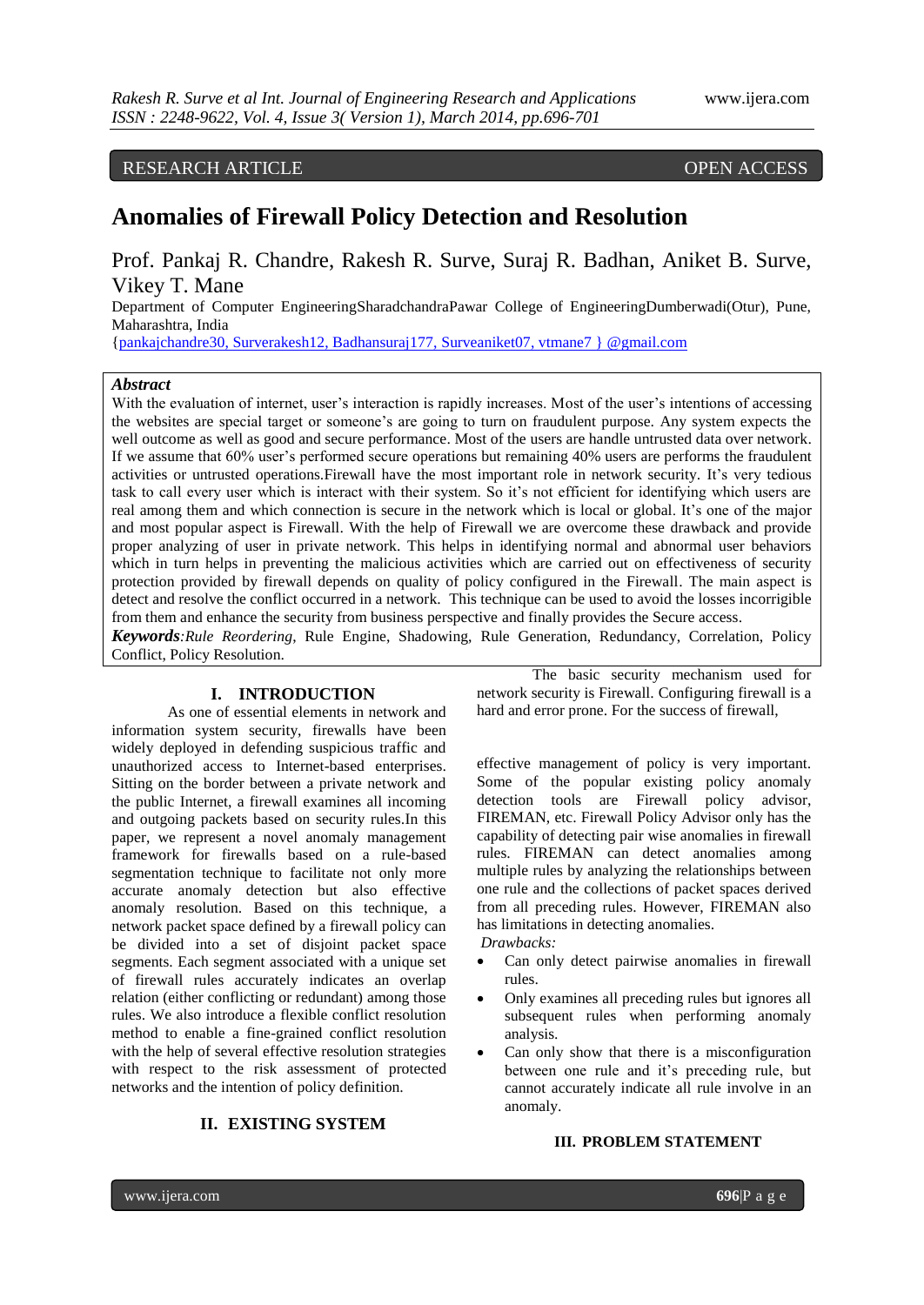Fraudulent activities involve violating the services in the private network. This involves secure and verified internet protocol address communication in private and public network. Many inventions have been made to make it secure but hackers have to be found to outsmart the developers each time. Obviouslyhuge amount of users' list are made. So maintaining and accessing this type of list, isolating the real users and fraud users list are not efficient for Administrator or database manager and it's a time consuming process.

#### **IV. PROPOSED SYSTEM**

In our system, overcomes the drawback of existing system. It has advent features which are easily accessing, managing, detecting, rearranging and resolving the firewall rules in the rule engine. It is a beneficial for Administrator and service providers. It is possible using the modern technology to create own inbound and outbound rules by using network segmentation and detect correlated rule and rearrange the previous rule.Detect user behavior is new powerful technology to restrict the fraudulent activities. These logs are then used to differentiate amongst the genuine user and fraud user. This helps to alert in the administrative authorities about the malicious activity. This project represents a novel anomaly management framework for firewalls based on a rule-based segmentation technique to facilitate not only more accurate anomaly detection but also effective anomaly resolution. Based on this technique, a network packet space defined by a firewall policy can be divided into a set of disjoint packet space segments.

#### **.***A. Features:*

- Easy to understand policy anomalies with the help of grid like representation.
- Can accurately indicate all rule involve in policy anomaly.
- Firewall makes secure and trusted access..
- Easy to detect predefined rule and rearrang e them.
- Examines both preceding rule And subsequent rule while performing an anomaly analysis.
- Allowing us to create the inbound and outbound rules .

#### *B. Applications:*

- To detect the unauthorized user or malicious information through rule engine.
- Firewall policy analysis makes easy to analyse the secure communication over the network.
- Reduce the cyber crimes using the Firewall policy analysis.
- Provides the security for public as well as private network
- Identify the user behaviors.
- Using rule engine we can easily makes the rule reordering and trough this reordering we can easily make our own new rule list.
- Using firewall policy analysis we can easily blocks the unauthorized user.

#### **V. MODULE DESCRIPTION A. CORRELATION OF PACKET SPACE SEGMENT**

In this module, we generate correlated group based on the conflict rules. The major benefit of generating correlation groups for the anomaly analysis is that anomalies can be examined within each group independently, because all correlation groups are independent of each other.

#### *B.* **ACTION CONSTRAINT GENERATION**

To generate action constraints for conflicting segments, we propose a strategy-based conflict resolution method, which generates action constraints with the help of effective resolution strategies based on the minimal interaction with system administrators.

### **C. RULE REORDERING**

The most ideal solution for conflict resolution is that all action constraints for conflicting segments can be satisfied by reordering conflicting rules. In other words, if we can find out conflicting rules in order that satisfies all action constraints, this order must be the optimal solution for the conflict resolution.

#### **D. REDUNDANCY ELIMINATION**

In this module, every rule subspace covered by a policy segment is assigned with a property. Four property values,removable (R), strong irremovable (SI), weak irremovable (WI),and correlated (C), are defined to reflect different characteristics of each rule subspace.

### **VI. PROJECT CONCEPT A) FIREWALL POLICY ANOMALY CLASSIFICATION**

Here, we describe and then define a number of possible firewall policy anomalies. These include errors for definite conflicts that cause some rules to be always pressurized by other rules, or warnings for potential conflicts that may be implied in related rules.

#### a)FIREWALL POLICY ADVISOR

It is possible to use any field in IP, UDP or TCP headers in the rule filtering part, however, practical experience shows that the most commonly used matching fields are: protocol type, source IP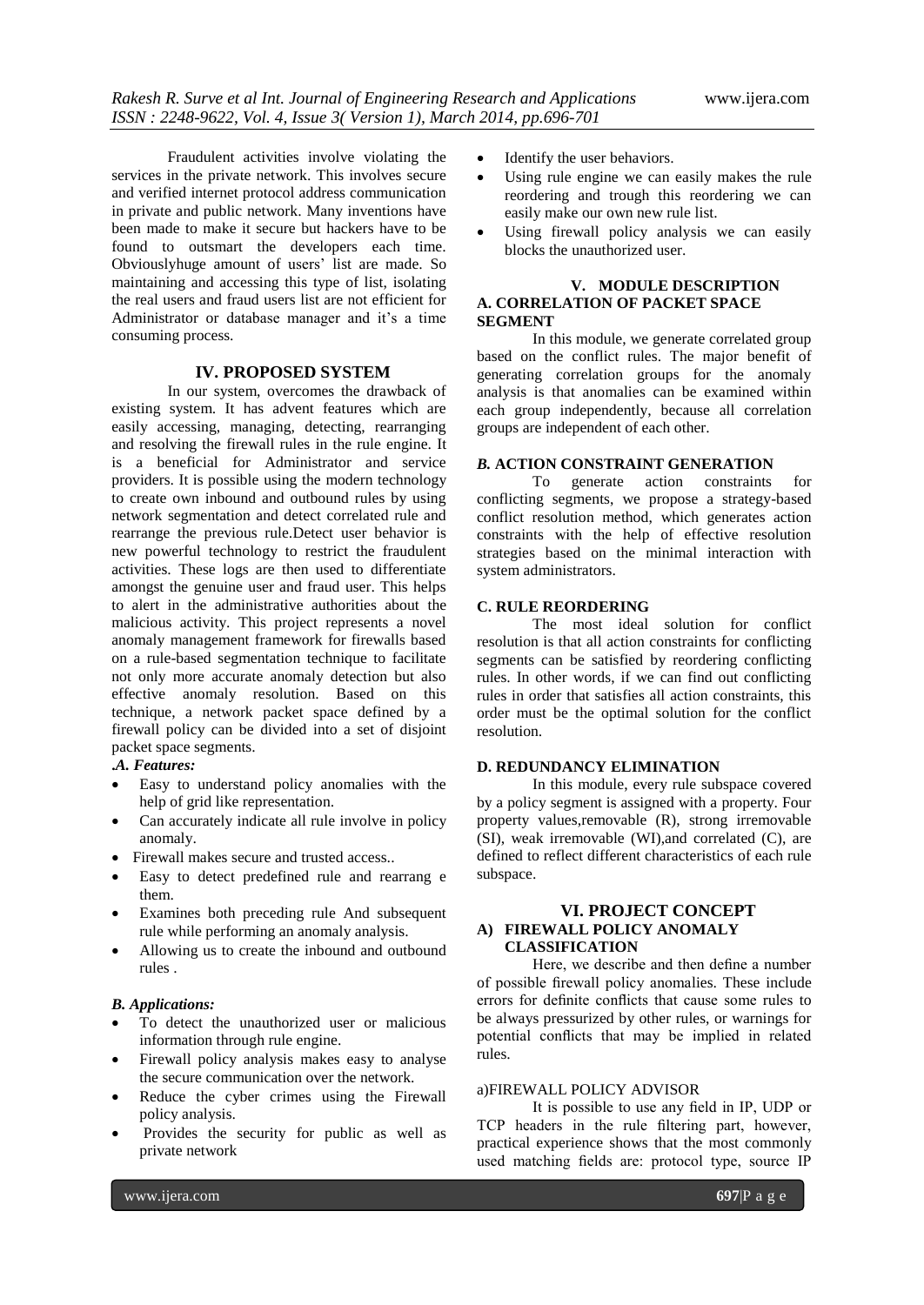address, source port, destination IP address and destination port. Some other fields, like TTL and TCP flags, are occasionally used for specific filtering purposes [5]. The following is the common format of packet filtering rules in a firewall policy:

<order><protocol><src\_ip><src\_port><dst\_ip><dst port><action>

Firewall Policy Advisor

|     | order protocol | src_ip                                 | src_port | dst_ip                         | dst_port        | action |
|-----|----------------|----------------------------------------|----------|--------------------------------|-----------------|--------|
| 1:  |                | tcp, 140.192.37.20, any,               |          | $*,*,*,*,*,$                   | 80,             | deny   |
| 2:  |                | tcp, 140.192.37.*, any,                |          | *.*.*.*.                       | 80,             | accept |
| 3:  | tcp.           |                                        |          | $*,*,*,*,$ any, 161.120.33.40, | 80,             | accept |
| 4:  | tcp.           | 140.192.37.*, any, 161.120.33.40,      |          |                                | 80,             | deny   |
| 5:  |                | tcp, 140.192.37.30, any,               |          | *.*.*.*.                       | 21.             | deny   |
| 6:  | tcp.           | 140.192.37.*, any,                     |          | * * * *                        | 21.             | accept |
| 7:  | tcp.           | 140.192.37.*, any, 161.120.33.40,      |          |                                | 21.             | accept |
| 8:  | tcp.           | * * * *, any,                          |          |                                | $*,*,*,*,$ any, | deny   |
| 9:  |                | udp, 140.192.37.*, any, 161.120.33.40, |          |                                | 53,             | accept |
| 10: | udp,           |                                        |          | $*,*,*,*,$ any, 161.120.33.40, | 53.             | accept |
| 11: | udp.           | $*.*.*.*, any,$                        |          | *.*.*.*. anv.                  |                 | deny   |



Firewall Policy Advisor



Fig: Policy tree for firewall policy

#### 1. Shadowing anomaly

A rule is shadowed when a previous rule matches all the packets that match this rule, such that the shadowed rule will never be activated. Rule Ry is shadowed by rule Rx if Ry follows Rx in the order, and Ry is a subset match of Rx, and the actions of Rx and Ry are different. As illustrated in the rules in Figure 1, rule 4 is a subset match of rule 3 with a different action. We say that rule 4 is shadowed by

rule 3 as rule 4 will never get activated. Shadowing is a critical error in the policy, as the shadowed rule never takes effect. This might cause a permitted traffic to be blocked and vice versa. It is important to discover shadowed rules and alert the administrator who might correct this error by reordering or removing the shadowed rule.

#### 2. Correlation anomaly

Two rules are correlated if the first rule in order matches some packets that match the second rule and the second rule matches some pack- ets that match the first rule. Rule Rx and rule Ry have a correlation anomaly if Rx and Ry are correlated, and the actions of Rx and Ry are different. As illus- trated in the rules in Figure 1, rule 1 is in correlation with rule 3; if the order of the two rules is reversed, the effect of the resulting policy will be different.Correlation is considered an anomaly warning because the correlated rules im- ply an action that is not explicitly handled by the filtering rules. Consider rules 1 and 3 in Figure 1. The two rules with this ordering imply that all HTTP traf- fic coming from address 140.192.37.20 and going to address 161.120.33.40 is denied. However, if their order is reversed, the same traffic will be accepted. Therefore, in order to resolve this conflict, we point out the correlation between the rules and prompt the user to choose the proper order that complies with the security policy requirements.

#### 3. Generalization anomaly

A rule is a generalization of another rule if this gen- eral rule can match all the packets that match a specific rule that precedes it. Rule Ry is a generalization of rule Rx if Ry follows Rx in the order, and Ry is a superset match of Rx, and the actions of Ry and Rx are different. As illus- trated in the rules in Figure 1, rule 2 is a generalization of rule 1; if the order of the two rules is reversed, the effect of the resulting policy will be changed, and rule 1 will not be effective anymore, as it will be shadowed by rule 2. Therefore, as a general guideline, if there is an inclusive match relationship between two rules, the superset (or general) rule should come after the subset (or specific) rule.Generalization is considered only an anomaly warning because the specific rule makes an exception of the general rule, and thus it is important to highlight its action to the administrator for confirmation.

#### 4. Redundancy anomaly

A redundant rule performs the same action on the same packets as another rule such that if the redundant rule is removed, the security policy will not be affected. Rule Ry is redundant to rule Rx if Rx precedes Ry in the order, and Ry is a subset or exact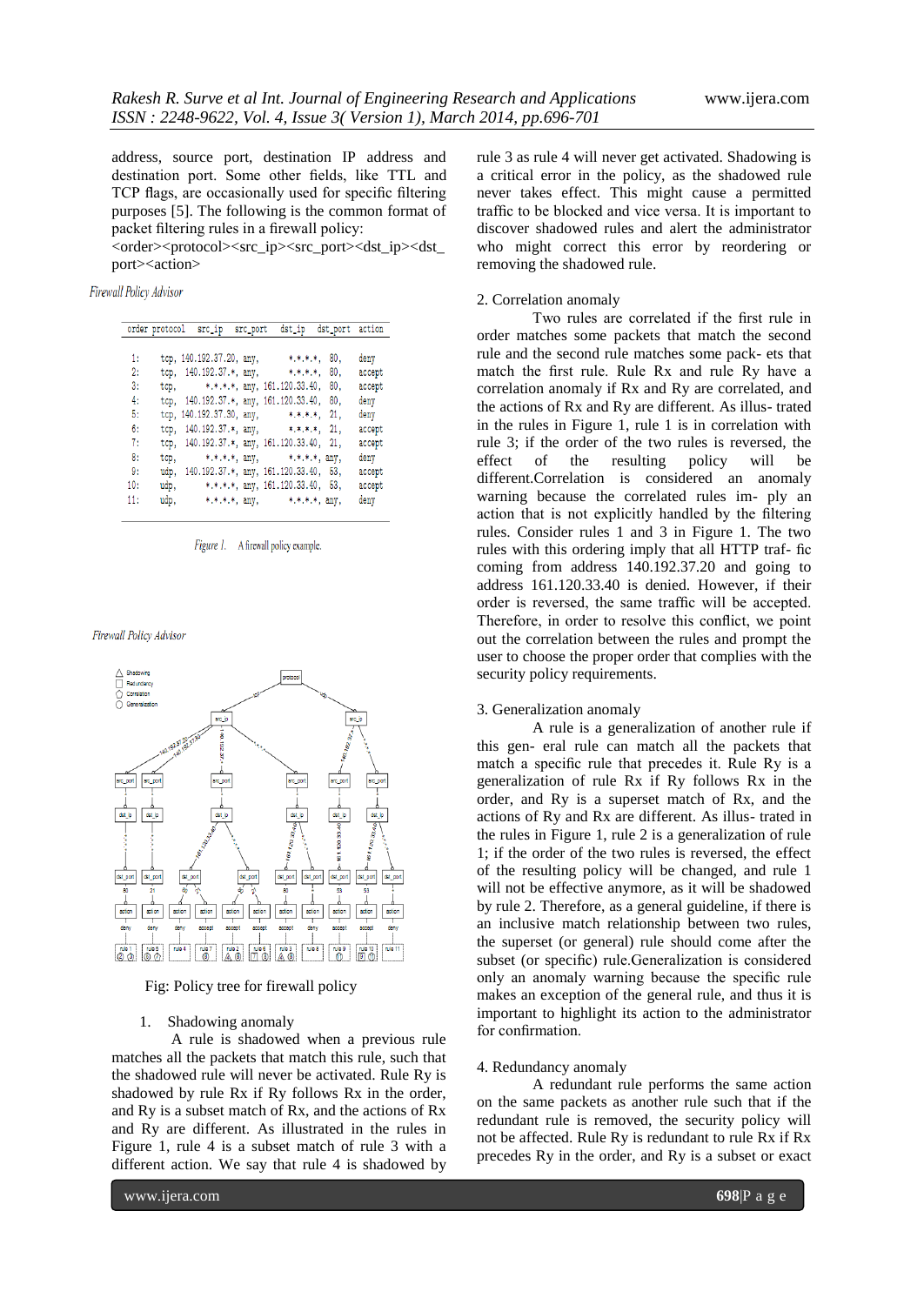match of Rx, and the actions of Rx and Ry are similar. If Rx precedes Ry in the order, and Rx is a subset match of Ry, and the actions of Rx and Ry are similar, then Rule Rx is redundant to rule Ry provided that Rx is not involved in any generalization or correlation anomalies with other rules preceding Ry. As illustrated in the rules in Figure 1, rule 7 is redundant to rule 6, and rule 9 is redundant to rule 10, so if rule 7 and rule 9 are removed, the effect of the resulting policy will not be changed.

Redundancy is considered an error. A redundant rule may not contribute in making the filtering decision, however, it adds to the size of the filtering rule table, and might increase the search time and space requirements. It is important to discover redundant rules so that the administrator may modify its filtering action or remove it altogether



Fig: State diagram for detecting anomalies

#### **VII. PROGRAMMING CONCEPT** *A. JAVA*

Java is a small, simple, safe, object oriented, interpreted or dynamically optimized, byte coded, architectural, garbage collected, multithreaded programming language with a strongly typed exception-handling for writing distributed and dynamically extensible programs.Java is an object oriented programming language. Java is a high-level, third generation language like C, FORTRAN, Small talk, Pearl and many others. You can use java to write computer applications that crunch numbers, process words, play games, store data or do any of the thousands of other things computer software can do.

- It is simple and object oriented
- $\Box$  It helps to create user friendly interfaces.
- $\Box$  It is very dynamic.
- $\Box$  It supports multithreading.
- $\Box$  It is platform independent
- $\Box$  It is highly secure and robust.
- $\Box$  It supports internet programming

#### *B. MySql*

MySQL is a popular choice of database for use in web applications, and is a central component of the widely used [LAMP](http://en.wikipedia.org/wiki/LAMP_(software_bundle)) open source web application software stack (and other ['AMP'](http://en.wikipedia.org/wiki/List_of_AMP_packages) stacks). LAMP is an acronym for ["Linux,](http://en.wikipedia.org/wiki/Linux) [Apache,](http://en.wikipedia.org/wiki/Apache_HTTP_Server) MySQL, [Perl](http://en.wikipedia.org/wiki/Perl)[/PHP](http://en.wikipedia.org/wiki/PHP)[/Python.](http://en.wikipedia.org/wiki/Python_(programming_language))" [Free-software-](http://en.wikipedia.org/wiki/Free_software)open source projects that require a full-featured database management system often use MySQL.

#### **C. NetBeans**

NetBeans IDE is a free, open-source, crossplatform IDE with built-in-support for Java Programming Language.NetBeans is an [integrated](http://en.wikipedia.org/wiki/Integrated_development_environment)  [development environment](http://en.wikipedia.org/wiki/Integrated_development_environment) (IDE) for developing primarily with [Java,](http://en.wikipedia.org/wiki/Java_(programming_language)) but also with other languages, in particular [PHP,](http://en.wikipedia.org/wiki/PHP) [C](http://en.wikipedia.org/wiki/C_(programming_language))[/C++,](http://en.wikipedia.org/wiki/C%2B%2B) and [HTML5.](http://en.wikipedia.org/wiki/HTML5) It is also an [application platform](http://en.wikipedia.org/wiki/Platform_(computing)) framework for Java desktop applications and others.TheNetBeans IDE is written in Java and can run on Windows, OS X, Linux, Solaris and other platforms supporting a compatible [JVM.T](http://en.wikipedia.org/wiki/Java_Virtual_Machine)heNetBeans Platform allows applications to be developed from a set of modular [software](http://en.wikipedia.org/wiki/Software_component)  [components](http://en.wikipedia.org/wiki/Software_component) called modules. Applications based on the NetBeans Platform (including the NetBeans IDE itself) can be extended b[y third party developers.](http://en.wikipedia.org/wiki/Third_party_developer)

### **VIII. ALGORITHM**

#### *A. Greedy Algorithm:*

In an algorithmic strategy like greedy, decision of solution is taken based on the information available the greedy method is straight forward method. This method is popular for obtaining optimizes solution. In greedy technique, the solution is constructed through a sequence of steps, each expanding a partially constructed solution obtain so far, until a complete solution to the problem is reached. At each step the choice made should be Feasible, Locally Optimal, irrevocable. Algorithm 1:

- 1. Greedy(D,n)
- 2. In greedy approach D is a domain.
- 3. From which solution is to be obtained of size n
- 4. Initially assume
- 5. Solution $\leftarrow 0$
- 6. For  $i \leftarrow 1$  to n do
- 7. {
- 8.  $S \leftarrow \text{select}(D)$
- 9. Selection of solution from D
- 10. If ( feasible(solution,s)) then
- 11. solution $\leftarrow$ union(solution,s);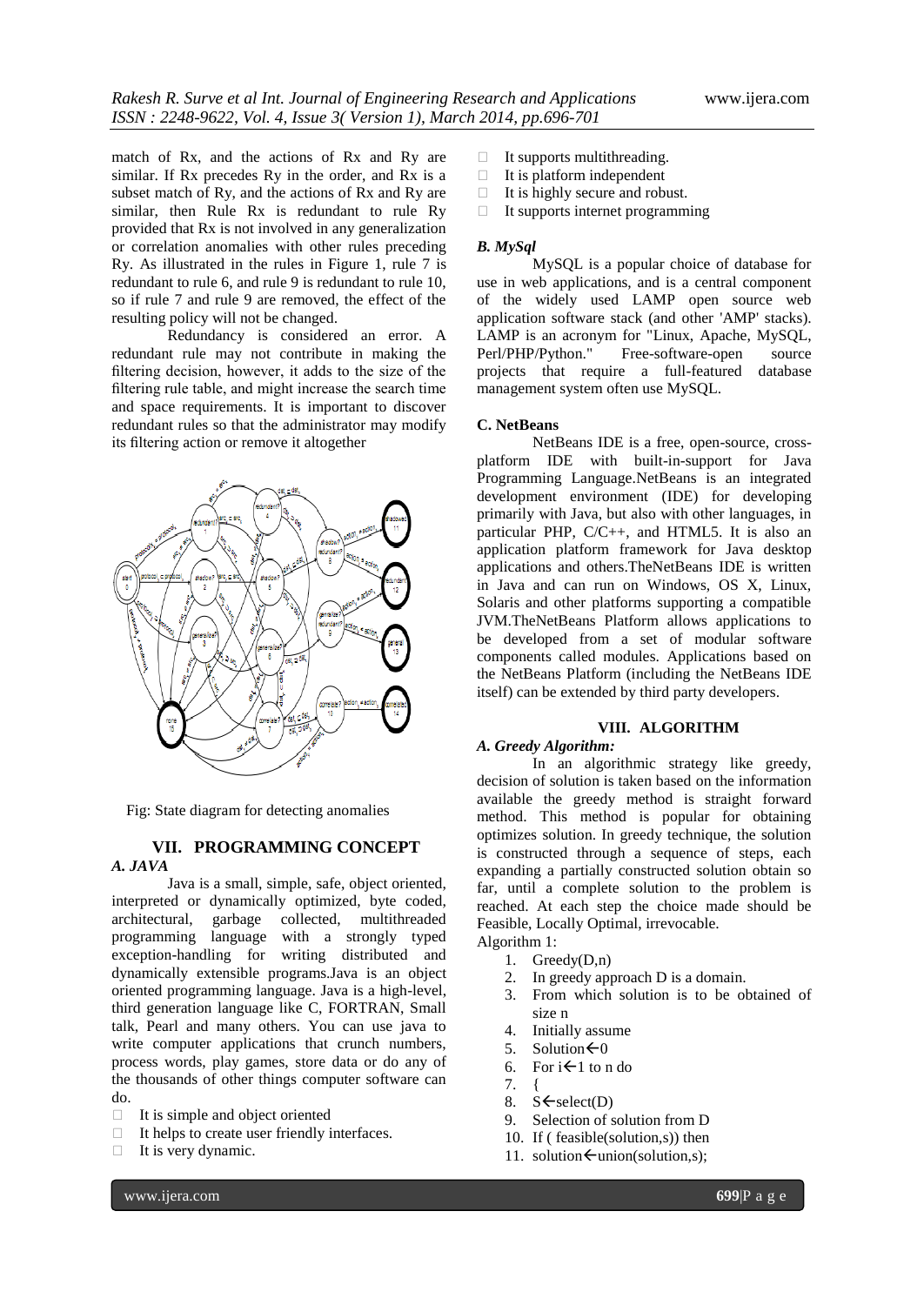# 12. }

13. Return solution.

#### *B.DES Algorithm:*

Data Encyption Standards also called as the Data EncyptionAlgorithm(DEA) by ANSI and DEA-1 by ISO,has been a cryptographic algorithm use for over three decades. Of late, DES has been fount vulnerable against very powerful attacs and therefore, the popularity of DES has been slightly on the decline.

#### a) Working:

DES is a block cipher. It Encrypts data in blocks of size 64 bits each. That is, 64 bits of plain text goes as input to DES which produces 64 bits of cipher text. The same algorithm and key are used for encryption and decryption with minor differences. The key length is 56 bits. The basic idea is shown in figure below



Fig: The conceptual working of DES

#### **IX. TECHNOLOGY USED**

#### *A. FIREWALL*

The dramatic rise and progress of internet has open possibilities that no one would have thought of. We can connect any computer in the world to any other computer, no matter how far two are located from Each other. This is undoubteldly a great Advantage for indivisual and corporate as well. Most corporations have large amounts of valuable and confidential data in there network. Leaking of this critical information to compititors can be a great set back. This is where a firewall comes into picture. Conceptually, a firewall can be compared with a sentry standing outside an important personshouse.A Firewall acts like a sentry. If implemented, it guards a corporate network by standing between network and the outside world. All traffic between network and internet in either direction must pass thorough the firewall. The firewall desides if the traffic can be

allowed to flow or weather it must be stop from proceeding further.

*a) Policy Anomaly Detector:*

It is for identifying, conflicting, shadowing, correlated and redundant rules. When a rule anomaly is detected, users are prompted with proper corrective actions. We intentially made the tool not to automatically correct the discovered anomaly but rather alarm the user because we believe that the administrator is the one who should do the policy changes.

Algorithm:

1)functionDecideAnomaly(rule, field, node,

anomaly)

2)if node has branch\_list then

 $3)$ branch = node.branch list.first()

4) if anomaly = CORRELATION then

5) if not rule.action  $=$  branch.value then

6) branch.rule.anomaly = CORRELATION

7) report rule rule.id is in correlation with rule

branch.rule.id 8) else anomaly = NONE

9)else if anomaly = GENERALIZATION and not rule.action = branch.value then

10)branch.rule.anomaly = SPECIALIZATION

11)report rule rule.id is a generalization of rule branch.rule.id

12) else if anomaly = GENERALIZATION and rule.action  $=$  branch.value then

13) if branch.rule.anomaly  $=$  NONE then

14) anomaly = NONE; branch.rule.anomaly = REDUNDANCY

15) report rule branch.rule.id is redundant to rule rule.id end 16) if else if rule.action  $=$  branch.value then

17)anomaly = REDUNDANCY

18)report rule rule.id is redundant to rule branch.rule.id

19)else if not rule.action  $=$  branch.value then

anomaly = SHADOWING

20)report rule rule.id is shadowed by rule branch.rule.id

21)end if

22)end if

 $23$ )rule.anomaly = anomaly

24)end function

#### **b) Policy Editor**

For facilitating rules insertion, modification and deletion.The policy editor automatically determines the proper order for any inserted for modified rule.It also gives a preview of the change parts of the policy wheneverrule is removed to show the effect on the policy before and after the removal.

#### **X. LITERATURE SURVEY**

Today near about 80-90 % users are interacting with online networking system.E.g. Public network verses private network.In that huge amount

www.ijera.com **700**|P a g e